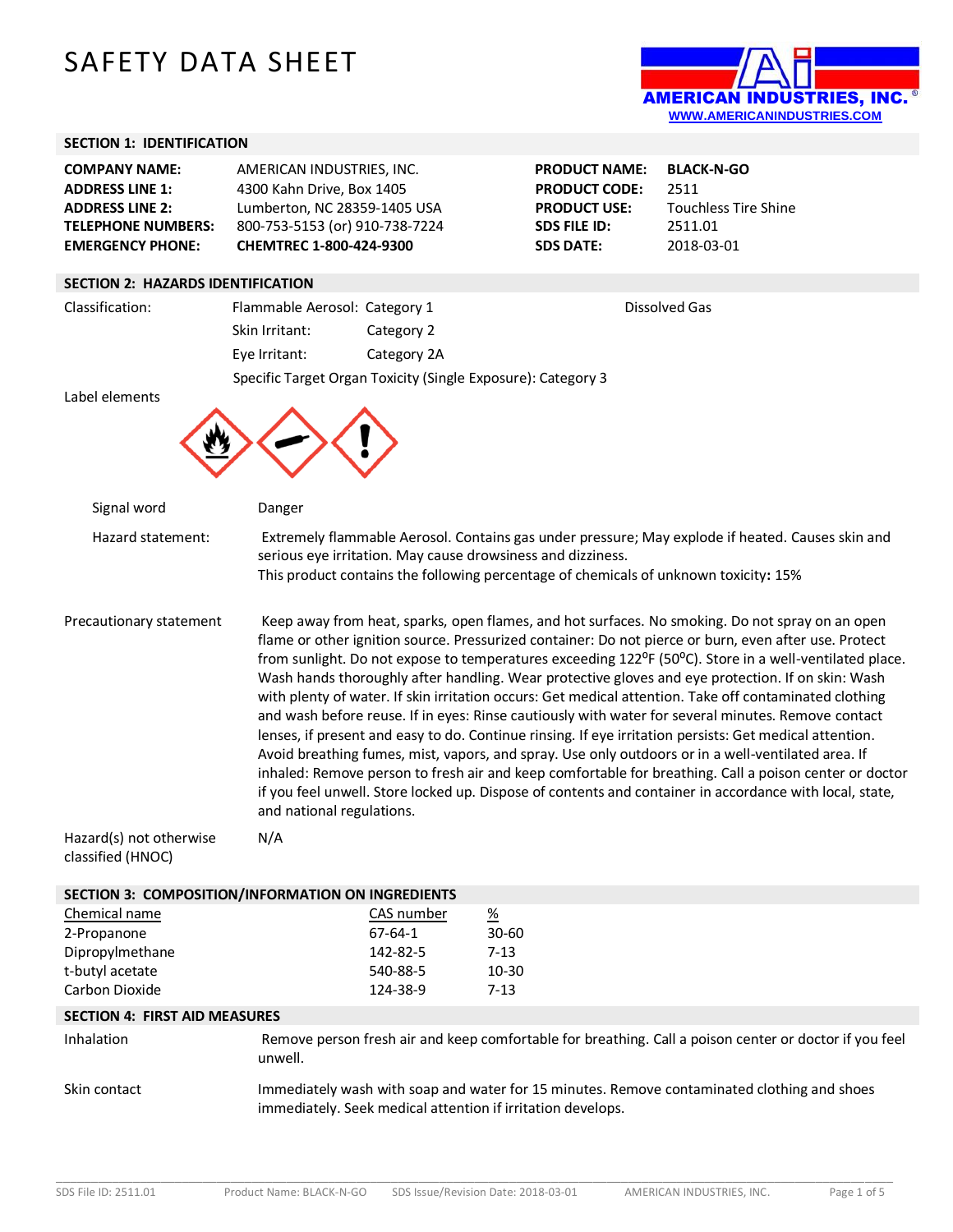| Eye contact                              | Rinse cautiously with water for several minutes. Remove contact lenses, if present and easy to do.<br>Continue rinsing. If eye irritation persists: Get medical advice or attention.                         |
|------------------------------------------|--------------------------------------------------------------------------------------------------------------------------------------------------------------------------------------------------------------|
| Ingestion                                | Do NOT induce vomiting unless directed by medical authority. Seek immediate medical attention.                                                                                                               |
| Acute health hazards                     | Eyes: redness, tearing, blurred vision.                                                                                                                                                                      |
|                                          | Skin: defatting and dermatitis.                                                                                                                                                                              |
|                                          | Inhalation: anesthetic, irritation, central nervous system depression.                                                                                                                                       |
|                                          | Oral: abdominal irritation, nausea, vomiting, and diarrhea.                                                                                                                                                  |
| Chronic health hazards                   | May be toxic to kidneys and liver.                                                                                                                                                                           |
| Note to physician                        | There is no specific treatment regimen. Treatment of overexposure should be directed at the control<br>of symptoms and the clinical condition of the patient.                                                |
| <b>SECTION 5: FIRE-FIGHTING MEASURES</b> |                                                                                                                                                                                                              |
| Suitable extinguishing<br>media          | Dry chemical, foam or Carbon Dioxide (CO <sub>2</sub> ).                                                                                                                                                     |
| Unsuitable extinguishing<br>media        | Water spray/stream.                                                                                                                                                                                          |
| Special firefighting                     | Wear NIOSH approved Self Contained Breathing Apparatus with a full face piece operated in a positive<br>pressure demand mode with full body protective clothing when fighting fires. Use water spray only to |

procedures cool exposed containers. Unusual fire and explosion hazards Keep away from sparks, open flames, and hot surfaces. No smoking. Do not spray on an open flame or other ignition source.

Hazardous combustion products Oxides of carbon.

## **SECTION 6: ACCIDENTAL RELEASE MEASURES**

| Personal protective<br>equipment       | Refer to section VIII for proper Personal Protective Equipment.                                                                                                                                                                                                                    |
|----------------------------------------|------------------------------------------------------------------------------------------------------------------------------------------------------------------------------------------------------------------------------------------------------------------------------------|
| Spill                                  | Remove any source of ignition. Ventilate the area. Use non-sparking tools and equipment. Dike around<br>spilled material. Use absorbent on spill sweep to clean. Small releases may be wiped up with wiping<br>material. Dispose in accordance with local, state and federal laws. |
| Waste disposal                         | Dispose of in accordance with federal, state, and local regulations.                                                                                                                                                                                                               |
| <b>RCRA Status</b>                     | Waste likely considered D001 (Ignitable waste) under RCRA, however product should be fully<br>characterized prior to disposal (40 CFR 261).                                                                                                                                        |
| <b>SECTION 7: HANDLING AND STORAGE</b> |                                                                                                                                                                                                                                                                                    |
| Precautions for safe                   | Protect from sunlight. Store in a well ventilated place. Do not expose to temperatures exceeding                                                                                                                                                                                   |

| Precautions for safe<br>handling | Protect from sunlight. Store in a well ventilated place. Do not expose to temperatures exceeding<br>50°C/122°F. Pressurized container: Do not pierce or burn, even after use. Store locked up. |
|----------------------------------|------------------------------------------------------------------------------------------------------------------------------------------------------------------------------------------------|
| Other precautions                | Keep out of the reach of children. Follow label directions exactly. Vapors may collect in low lying areas.                                                                                     |
| Incompatibility                  | Some plastics and painted surfaces, pre-test before using.                                                                                                                                     |

## **SECTION 8: EXPOSURE CONTROLS/PERSONAL PROTECTION**

| Hazardous Component                 | <b>OSHA PEL</b>                                 | ACGIH TLV |
|-------------------------------------|-------------------------------------------------|-----------|
| 2-Propanone                         | 1000 ppm                                        | 500 ppm   |
| Dipropylmethane                     | $400$ ppm                                       | 400 ppm   |
| T-butyl acetate                     | $200$ ppm                                       | $200$ ppm |
| Carbon Dioxide                      | 5000 ppm                                        | 5000 ppm  |
| Engineering<br>controls/Ventilation | Use only outdoors or in a well-ventilated area. |           |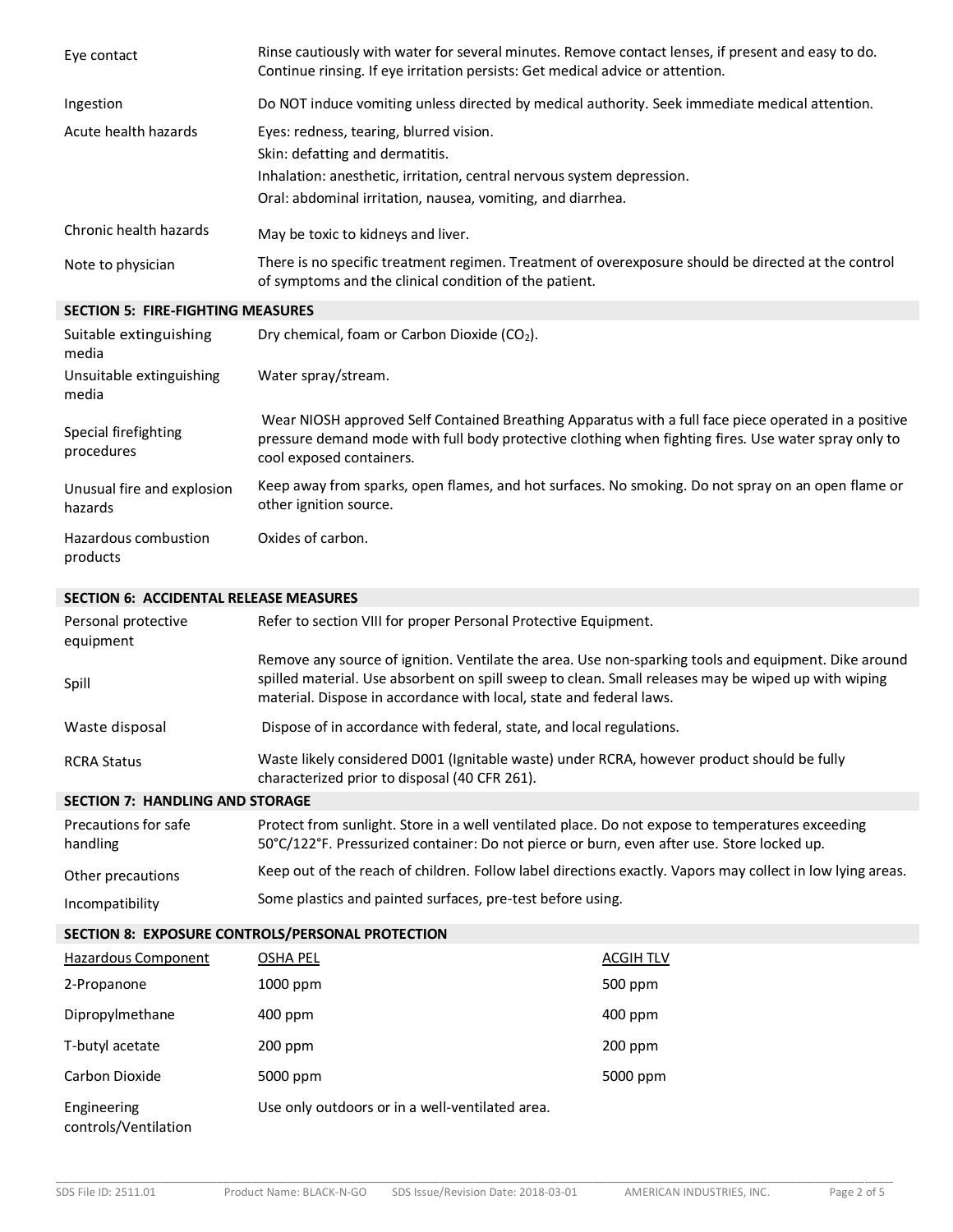| Respiratory protection                             | Not required with normal use. Wear NIOSH/MSHA approved respiratory protection if exposure limits<br>are exceeded. |            |
|----------------------------------------------------|-------------------------------------------------------------------------------------------------------------------|------------|
| Personal protective<br>equipment                   | Safety glasses and chemical resistant gloves.                                                                     |            |
| <b>Additional Measures</b>                         | Wash hands thoroughly after handling.                                                                             |            |
| <b>SECTION 9: PHYSICAL AND CHEMICAL PROPERTIES</b> |                                                                                                                   |            |
| Appearance                                         | Clear spray.                                                                                                      |            |
| Odor                                               | Acetate odor.                                                                                                     |            |
| Odor threshold                                     | N/D                                                                                                               |            |
| <b>Boiling point</b>                               | N/D                                                                                                               |            |
| <b>Freezing Point</b>                              | N/D                                                                                                               |            |
| Flammability                                       | <b>Extremely Flammable Aerosol</b>                                                                                |            |
| Flash point                                        | N/D                                                                                                               |            |
| Auto-ignition temperature                          | N/D                                                                                                               |            |
| Upper/lower flammability<br>limits                 | Lower: N/D                                                                                                        | Upper: N/D |
| Vapor Pressure (mmHg)                              | N/D                                                                                                               |            |
| Vapor density (Air = $1$ )                         | >2                                                                                                                |            |
| <b>Evaporation Rate</b>                            | >1                                                                                                                |            |
| Specific Gravity (H20=1)                           | 0.81                                                                                                              |            |
| pH                                                 | N/A                                                                                                               |            |
| Solids (%)                                         | N/D                                                                                                               |            |
| Solubility in Water                                | 0%                                                                                                                |            |
| Partition Coefficient:n-<br>Octanol/water (Kow)    | N/D                                                                                                               |            |
| Volatility including water<br>$(\%)$               | 83%                                                                                                               |            |
| <b>VOC</b>                                         | 9%                                                                                                                |            |
| Dielectric Strength (Volts)                        | N/D                                                                                                               |            |
| Decomposition<br>Temperature                       | N/D                                                                                                               |            |
| Viscosity                                          | N/D                                                                                                               |            |
| SECTION 10: STABILITY AND REACTIVITY               |                                                                                                                   |            |
| Reactivity                                         | If exposed to strong oxidizers, presents explosion hazard.                                                        |            |
| Chemical stability                                 | Stable.                                                                                                           |            |
| Conditions to avoid                                | Temperatures greater than 122 <sup>o</sup> F (50 <sup>o</sup> C) and sources of ignition.                         |            |
| Incompatibility                                    | Some plastics and painted surfaces, pre-test before using.                                                        |            |
| Hazardous decomposition<br>products                | Oxides of carbon.                                                                                                 |            |

Possible hazardous reactions None known.

## **SECTION 11: TOXICOLOGICAL INFORMATION**

| Toxicological information | 2-Propanone (67-64-1) LD <sub>50</sub> (Oral, Rat) 5800 mg/kg; LD <sub>50</sub> (Oral, Mouse) 3000 mg/kg; LD <sub>50</sub> (Oral, Rabbit)<br>5340 mg/kg; LC <sub>50</sub> (Inhalation, Rat, 8hr) 50100 mg/m <sup>3</sup> ; LC <sub>50</sub> (Inhalation, Mouse, 4hr) 44,000 mg/m <sup>3</sup> |
|---------------------------|-----------------------------------------------------------------------------------------------------------------------------------------------------------------------------------------------------------------------------------------------------------------------------------------------|
| Routes of Entry           | Eyes, Ingestion, Inhalation, Skin.                                                                                                                                                                                                                                                            |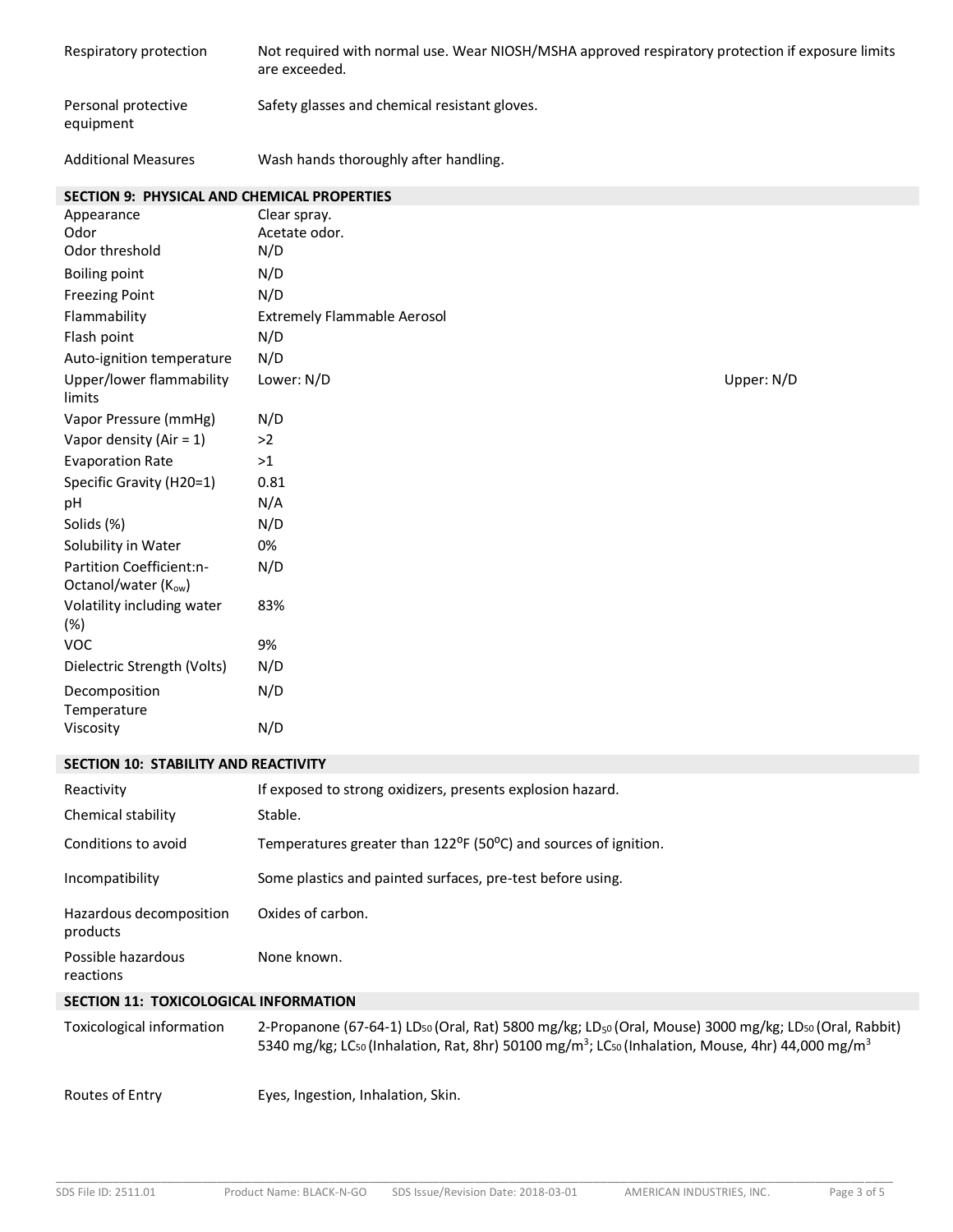| Ingestion                              | Causes gastrointestinal irritation, nausea, diarrhea, absorption through gastrointestinal tract may<br>produce symptoms of central nervous system depression ranging from light headedness to<br>unconsciousness. |
|----------------------------------------|-------------------------------------------------------------------------------------------------------------------------------------------------------------------------------------------------------------------|
| Inhalation                             | Dizziness, headache, nausea, depression of central nervous system. Prolonged exposure may lead to<br>unconsciousness.                                                                                             |
| Skin contact                           | Brief contact is not irritating. May cause irritation, localized defatting, redness, itching with prolonged<br>or repeated contact. Can be absorbed through the skin with prolonged and widespread contact.       |
| Eye contact                            | Causes irritation, defatting.                                                                                                                                                                                     |
| <b>Medical condition</b><br>aggravated | Excessive exposure will aggravate pre-existing skin disorders, respiratory, liver, kidney, cardiovascular<br>or pulmonary illnesses.                                                                              |
| Acute health hazards                   | Eyes: redness, tearing, blurred vision.<br>Skin: defatting and dermatitis.<br>Inhalation: Anesthetic, irritation, Central Nervous System depression.                                                              |
|                                        | Oral: abdominal irritation, nausea, vomiting, and diarrhea.                                                                                                                                                       |
| Chronic health hazards                 | May be toxic to kidneys and liver.                                                                                                                                                                                |
| Carcinogenicity                        | This product is not considered to be a carcinogen by IARC, ACGIH, NTP, or OSHA.                                                                                                                                   |

### **SECTION 12: ECOLOGICAL INFORMATION**

| Ecological information   | 2-Propanone (67-64-1) LCso (Trout, 96 hr) 5540 mg/L; LC <sub>so</sub> (Bluegill, 96hr) 8300 mg/L; LC <sub>so</sub> (Fathead<br>Minnow, 96hr) 7500 mg/L |
|--------------------------|--------------------------------------------------------------------------------------------------------------------------------------------------------|
| Biodegradability         | Component or components of this product are not biodegradable.                                                                                         |
| Bioaccumulation          | Components in this mixture can bioaccumulate in aquatic organisms.                                                                                     |
| Mobility in soil         | This product is mobile in soil.                                                                                                                        |
| Other ecological hazards | None known.                                                                                                                                            |

#### **SECTION 13: DISPOSAL CONSIDERATIONS**

| Waste disposal     | Dispose of in accordance with federal, state, and local regulations.                        |
|--------------------|---------------------------------------------------------------------------------------------|
| <b>RCRA Status</b> | Waste likely considered D001 (Ignitable waste), under RCRA, however product should be fully |
|                    | characterized prior to disposal (40 CFR 261).                                               |

#### **SECTION 14: TRANSPORT INFORMATION**

DOT

| UN number                  | Aerosols, Ltd. Qtv |
|----------------------------|--------------------|
| UN proper shipping name    | 1950               |
| Transport hazard class(es) | 2.1                |
| Packing group              | N/A                |

This product meets the exception requirements of section 173.306 as a limited quantity and may be shipped as a limited quantity. Until 12/31/2020, the "Consumer Commodity - ORM-D" marking may still be used in place of the new limited quantity diamond mark for packages of UN 1950 Aerosols. Limited quantities require the limited quantity diamond mark on cartons after 12/31/20 and may be used now in place of the "Consumer Commodity ORM-D" marking and both may be displayed concurrently.

#### **SECTION 15: REGULATORY INFORMATION**

TSCA Status: All chemicals are listed or exempt.

CERCLA (Comprehensive response compensation, and liability act): 2-Propanone (67-64-1) Reportable Quantity = 5,000 lbs SARA 311/312 Hazardous categories: 2-Propanone (67-64-1) Acute Health, fire, Pressure. SARA 313 reportable ingredients: None.

US state regulations: 2-Propanone (67-64-1) Connecticut hazardous material survey, Illinois toxic substances disclosure to employee act, Illinois chemical safety act, New York release reporting list, **RTK** -RI, PA, FL, MN, MA, NJ: Massachusetts spill list, New Jersey spill list, Louisiana spill reporting, California List of Hazardous Substances (8 CCR 339); 2-Propanone TSCA 8 (b) inventory 2-Propanone TSCA 4 (a) final test rules: 2-Propanone TSCA 8(a) IUR: 2-Propanone.

\_\_\_\_\_\_\_\_\_\_\_\_\_\_\_\_\_\_\_\_\_\_\_\_\_\_\_\_\_\_\_\_\_\_\_\_\_\_\_\_\_\_\_\_\_\_\_\_\_\_\_\_\_\_\_\_\_\_\_\_\_\_\_\_\_\_\_\_\_\_\_\_\_\_\_\_\_\_\_\_\_\_\_\_\_\_\_\_\_\_\_\_\_\_\_\_\_\_\_\_\_\_\_\_\_\_\_\_\_\_\_\_\_\_\_\_\_\_\_\_